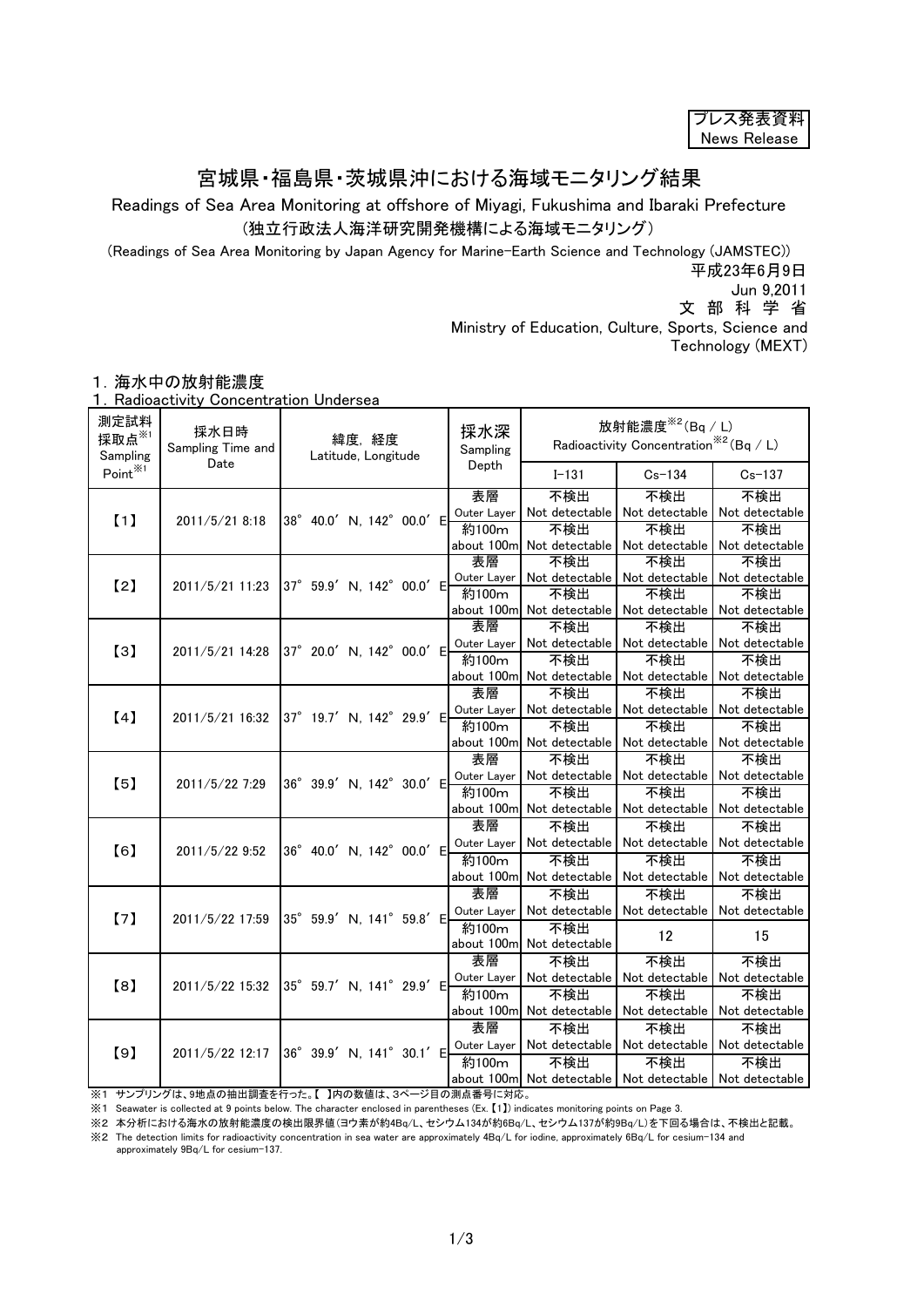| 測定試料<br>採取点 $*$<br>Sampling | 採水日時<br>Sampling Time and | 緯度,経度<br>Latitude, Longitude | 採水深<br>Sampling      | 放射能濃度(Bq / L)<br>Radioactivity Concentration (Bq / L) |                       |                       |
|-----------------------------|---------------------------|------------------------------|----------------------|-------------------------------------------------------|-----------------------|-----------------------|
| Point <sup>*1</sup>         | Date                      |                              | Depth                | $Te-132$                                              | $I - 132$             | $I - 133$             |
| [1]                         | 2011/5/21 8:18            | 38° 40.0' N, 142° 00.0' E    | 表層<br>Outer Layer    | 不検出<br>Not detectable                                 | 不検出<br>Not detectable | 不検出<br>Not detectable |
|                             |                           |                              | 約100m<br>about 100m  | 不検出<br>Not detectable                                 | 不検出<br>Not detectable | 不検出<br>Not detectable |
| $\left[2\right]$            | 2011/5/21 11:23           | 37° 59.9' N, 142° 00.0' E    | 表層<br>Outer Layer    | 不検出<br>Not detectable                                 | 不検出<br>Not detectable | 不検出<br>Not detectable |
|                             |                           |                              | 約100m<br>about 100m  | 不検出<br>Not detectable                                 | 不検出<br>Not detectable | 不検出<br>Not detectable |
| [3]                         | 2011/5/21 14:28           | 37° 20.0' N, 142° 00.0' E    | 表層<br>Outer Layer    | 不検出<br>Not detectable                                 | 不検出<br>Not detectable | 不検出<br>Not detectable |
|                             |                           |                              | 約100m<br>about 100m  | 不検出<br>Not detectable                                 | 不検出<br>Not detectable | 不検出<br>Not detectable |
| (4)                         | 2011/5/21 16:32           | 37° 19.7' N, 142° 29.9' E    | 表層<br>Outer Layer    | 不検出<br>Not detectable                                 | 不検出<br>Not detectable | 不検出<br>Not detectable |
|                             |                           |                              | 約100m<br>about 100m  | 不検出<br>Not detectable                                 | 不検出<br>Not detectable | 不検出<br>Not detectable |
| [5]                         | 2011/5/22 7:29            | 36° 39.9' N, 142° 30.0' E    | 表層<br>Outer Layer    | 不検出<br>Not detectable                                 | 不検出<br>Not detectable | 不検出<br>Not detectable |
|                             |                           |                              | 約100m<br>about 100m  | 不検出<br>Not detectable                                 | 不検出<br>Not detectable | 不検出<br>Not detectable |
| [6]                         | 2011/5/22 9:52            | 36° 40.0' N, 142° 00.0' E    | 表層<br>Outer Layer    | 不検出<br>Not detectable                                 | 不検出<br>Not detectable | 不検出<br>Not detectable |
|                             |                           |                              | 約100m<br>about 100m  | 不検出<br>Not detectable                                 | 不検出<br>Not detectable | 不検出<br>Not detectable |
| (7)                         | 2011/5/22 17:59           | 35° 59.9' N, 141° 59.8' E    | 表層<br>Outer Layer    | 不検出<br>Not detectable                                 | 不検出<br>Not detectable | 不検出<br>Not detectable |
|                             |                           |                              | 約100m<br>about 100m  | 不検出<br>Not detectable                                 | 不検出<br>Not detectable | 不検出<br>Not detectable |
| [8]                         | 2011/5/22 15:32           | 35° 59.7' N, 141° 29.9' E    | 表層<br>Outer Layer    | 不検出<br>Not detectable                                 | 不検出<br>Not detectable | 不検出<br>Not detectable |
|                             |                           |                              | 約100m<br>about 100m  | 不検出<br>Not detectable                                 | 不検出<br>Not detectable | 不検出<br>Not detectable |
| [9]                         | 2011/5/22 12:17           |                              | 表層<br>Outer Layer    | 不検出<br>Not detectable                                 | 不検出<br>Not detectable | 不検出<br>Not detectable |
|                             |                           | 36° 39.9' N, 141° 30.1' E    | 約100m<br>about 100ml | 不検出<br>Not detectable                                 | 不検出<br>Not detectable | 不検出<br>Not detectable |

※1 サンプリングは、9地点の抽出調査を行った。【 】内の数値は、3ページ目の測点番号に対応。

※1 Seawater is collected at 9 points below. The character enclosed in parentheses (Ex. 【1】) indicates monitoring points on Page 3.